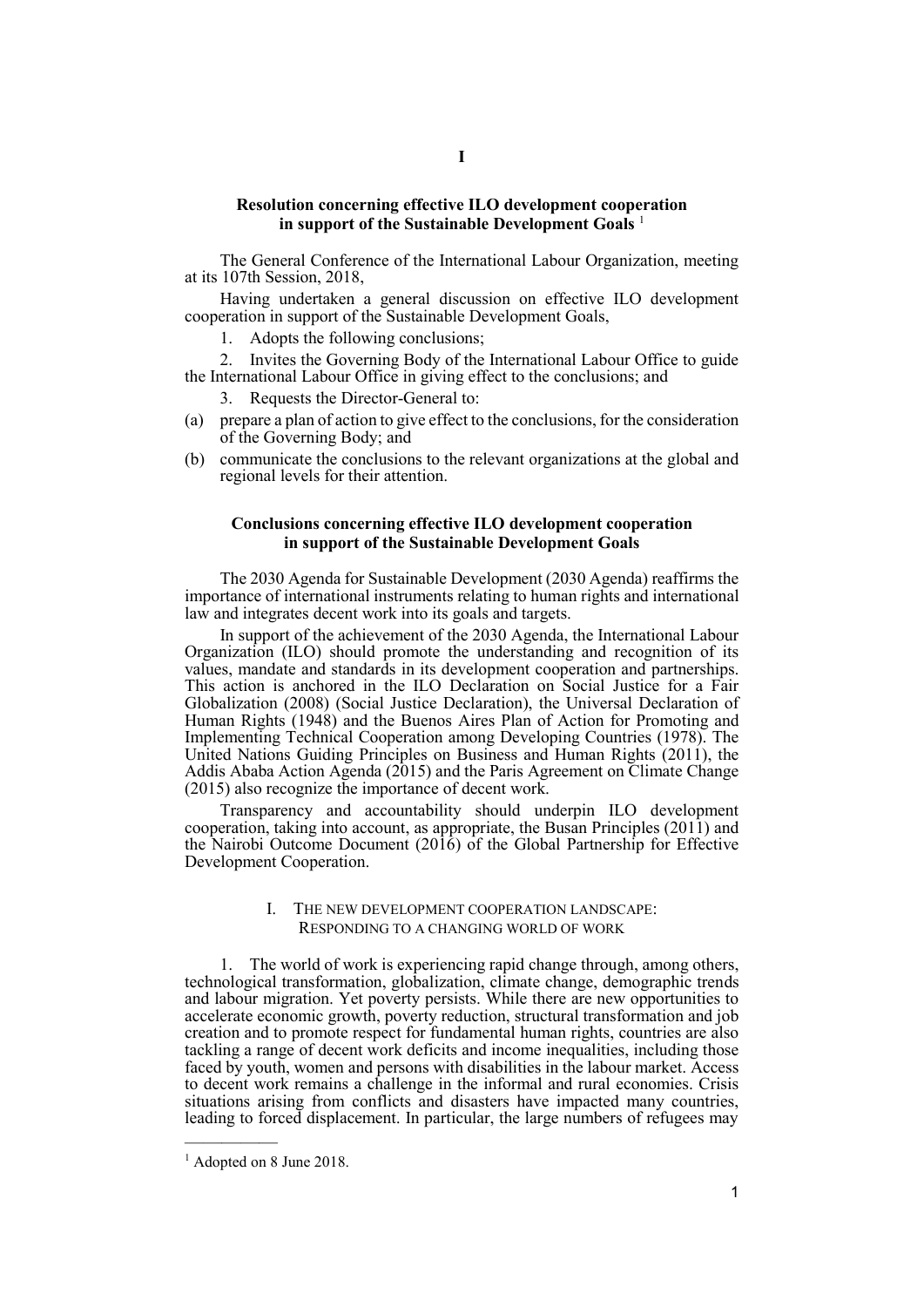place unduly heavy burdens on the economies of host countries; these burdens should be reduced through international cooperation so as to ensure more predictable and equitable burden-sharing and responsibility-sharing.

Building on the four strategic objectives (employment, social protection, social dialogue and rights at work) of the ILO's Decent Work Agenda, global challenges demand effective responses and innovative approaches which are adapted to country-specific realities. The Social Justice Declaration and the resolution on advancing social justice through decent work adopted by the Conference at its 105th Session (2016) provide critical guidance for shaping ILO responses through its development cooperation and assisting Members in achieving the Sustainable Development Goals (SDGs).

The implementation of the 2030 Agenda implies massive resource mobilization. In this regard, full implementation of the Addis Ababa Action Agenda and of SDG 17 is imperative. Moreover, the value of official development assistance (ODA) remains fundamental to ensuring independent and transparent policies and instruments and the advancement of development cooperation. The 0.7 per cent commitment of many donor governments in allocating resources to development cooperation is important. Though ODA continues to be an important source of financing for development, there is an increased emphasis on domestic resource mobilization, multi-stakeholder partnerships, private financing and repositioning of international cooperation while fighting against illicit financial movements. To achieve the SDGs, there is a need for sustainable fiscal provisions and innovative financing instruments, including pooled funds, requiring greater policy coherence and support at all levels.

4. Financing for development is likely to depend on sustainable investment that can be achieved in countries. This implies a fundamental role of the ILO in raising the awareness of its constituents with respect to trade and labour linkages and supporting the participation and capacity of the social partners to engage in the development of trade and investment policies and programmes of multilateral and regional institutions and development banks.

The ILO's future development cooperation strategy needs to take into consideration the changing realities in the world of work, including the diverse forms of work and new forms of employment, while promoting the Decent Work Agenda.

# II. AN ILO FIT FOR PURPOSE IN A REFORMED UNITED NATIONS DEVELOPMENT SYSTEM

6. The 2030 Agenda is based, among others, on respect for human rights, including gender equality, supported by the three dimensions of sustainable development (social, economic and environmental), endeavours to leave no one behind and places the ILO's Decent Work Agenda at its core. The United Nations (UN) Secretary-General's reforms to deliver the 2030 Agenda will bring about bold changes which will have profound implications for development cooperation.

7. As a unique tripartite specialized agency of the United Nations, the ILO has a key role to play in the implementation of the processes of the UN development system (UNDS) reform to enhance the effectiveness of development cooperation. In a reformed UNDS, the ILO will have to grasp the new opportunities to strengthen its advocacy, outreach and visibility in order to proactively promote its mandate, normative role and social dialogue and provide technical expertise across the four strategic objectives of the Decent Work Agenda. The future approach to development cooperation should ensure that the ILO better serves its constituents, while empowering them to participate in national implementation processes in order to give them a genuine role in the reformed UNDS and contribute towards achieving the SDGs. An ILO fit for purpose today will secure its relevance tomorrow.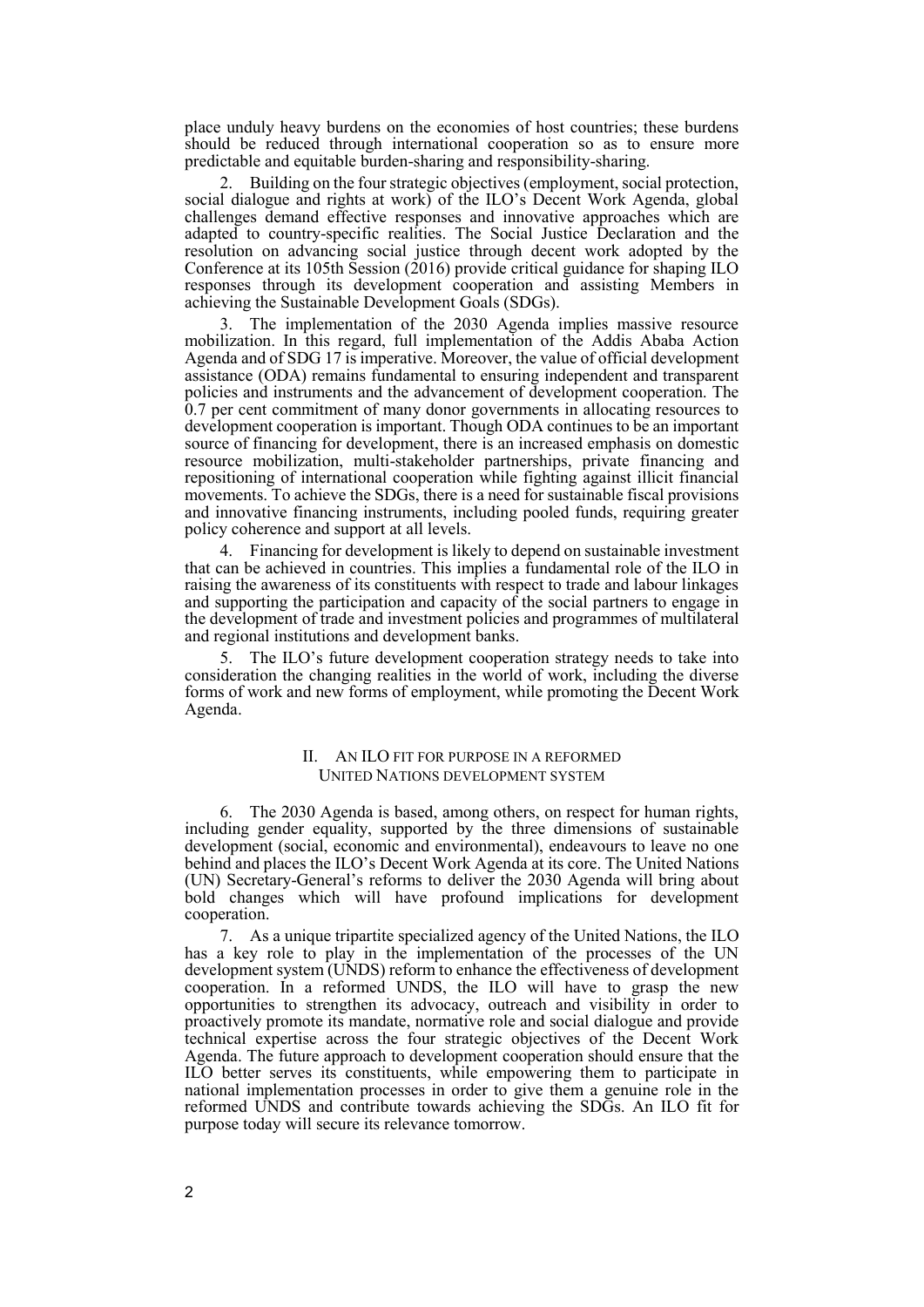### III. GUIDING PRINCIPLES FOR FUTURE ILO DEVELOPMENT COOPERATION

8. As the ILO approaches its Centenary, its development cooperation is an integral part of its service delivery to meet challenges in the world of work, build a global community with a shared future of decent work for all and support constituents in promoting the Decent Work Agenda within an overarching SDG framework. The ILO and other UN agencies play an important role in assisting countries in monitoring and implementing the objectives of the SDGs. The unique role of the ILO defined by its Constitution, its tripartite structure and its normative mandate, including its supervisory system, is fundamental to fulfilling this role and should be fully taken into account in any future system of funding and programming. A more effective and innovative approach to ILO development cooperation will be underpinned by the following guiding principles:

- (a) *Enhanced country ownership and relevance.* Development cooperation should be demand-driven, adapted to regions' and countries' specific needs, in particular decent work deficits as defined in national development frameworks, and identified through social dialogue processes with ILO constituents. As representatives of the world of work, the ILO's social partners need to be actively engaged in the implementation, monitoring and evaluation of the 2030 Agenda. Decent Work Country Programmes (DWCPs) are for the ILO the primary vehicle for supporting countries in achieving the SDGs. The reassessment of DWCPs and their alignment with United Nations Development Assistance Frameworks (UNDAFs) and national development plans is critical for the continued relevance of ILO development cooperation.
- (b) *The ILO's four strategic objectives.* The ILO's four strategic objectives should be promoted and integrated into the elaboration of DWCPs and UNDAFs, in coordination with UN Resident Coordinators.
- (c) *A more coordinated and coherent strategy.* Effective development cooperation requires greater policy, programmatic and budgetary coherence within the ILO, with and between the constituents, in the UNDS and among a broader spectrum of stakeholders, including international financial institutions (IFIs), enterprises, development partners and other government ministries involved in the implementation of decent work policies and the SDGs. ILO development cooperation should promote all the pillars of decent work in a balanced manner.
- (d) *The ILO's role enhanced in a more integrated UNDS.* The ILO's value added to development cooperation continues to be its balanced approach to the world of work through tripartism, social dialogue, social protection, standard setting and its supervisory function. The ILO's technical expertise spanning the four strategic objectives of the Decent Work Agenda is a key asset.
- (e) *The role of the private sector in sustainable development.* The private sector, including micro-, small and medium-sized enterprises, is instrumental in ensuring growth, investment and the creation of decent and productive employment, and in providing social protection, underpinning the achievement of the SDGs, particularly SDG 8. Moreover, the ILO Tripartite Declaration of Principles concerning Multinational Enterprises and Social Policy and the conclusions concerning the promotion of sustainable enterprises (2007) constitute essential tools. The ILO development cooperation strategy should maximize the development potential of the private sector by promoting an enabling environment for sustainable and resilient enterprises.
- (f) *Leaving no one behind.* In line with the underlying premise of the 2030 Agenda, ILO development cooperation needs to strengthen its focus on gender equality and the inclusion of persons with disabilities, youth and other disadvantaged groups excluded from the labour market and not benefiting from adequate social protection, by creating conditions and environments for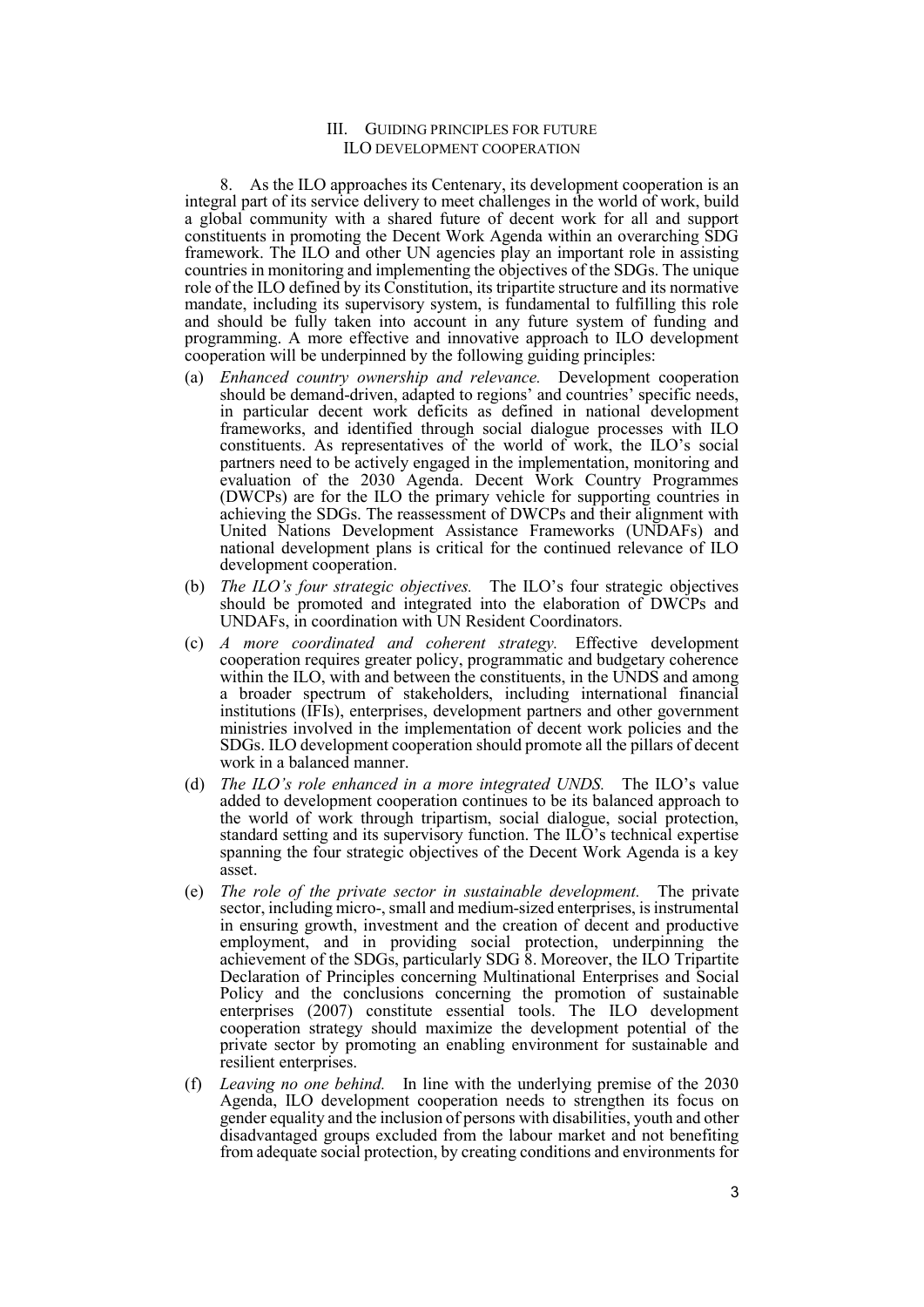employment and income opportunities. The ILO should support efforts to promote access to decent work for the working poor and workers in the informal and rural economies.

- (g) *A programmatic approach for results and impact.* In order to achieve results and sustainability, development cooperation needs to take a longerterm, programmatic and focused approach, including through the ILO flagship programmes and other initiatives, bearing in mind long-term national development plans, as appropriate.
- (h) *A stronger focus on capacity development.* Effective development cooperation will depend on strengthened capacities of the ILO, its constituents, other national stakeholders and the UNDS, including the UN Resident Coordinator system, to mainstream and implement the Decent Work Agenda, while reinforcing national capacities of institutions responsible for receiving and providing development cooperation.
- (i) *Enhanced transparency and shared responsibility through social dialogue.* Improved transparency in ILO development cooperation is required to ensure financial transparency and accountability, effective participation of constituents through social dialogue and learning from results. The effective involvement of tripartite constituents and relevant stakeholders in the DWCP process and the UNDAF components is required in order to ensure shared goals and better results.
- (j) *Inclusive partnerships.* Engagement with the private sector and other stakeholders that promote decent work, including through public–private partnerships or other mechanisms, should promote understanding and recognition of the ILO's core values, mandate and standards.
- (k) *Development financing.* To achieve the 2030 Agenda, the ILO should pursue innovative partnerships and financing, while respecting the principles of accountability and transparency, to fill the resource gap and deliver at the global, regional, national and local levels, including through pooled funding and multi-stakeholder alliances.
- (l) *Greater use of South–South and triangular cooperation (SSTC).* Drawing on the expertise of all constituents, SSTC is a strategic vehicle for promoting mutually beneficial learning and cooperation in support of the 2030 Agenda.

#### IV. ROADMAP

9. Considering the guiding principles and the changes in the world of work, development cooperation, UN reform and the SDGs:

- (1) The ILO is called upon to:
	- (a) proactively promote and advocate for its unique value added, including its tripartism, normative action and social dialogue, in the implementation of the 2030 Agenda in the reform of the UNDS at the global, regional, national and local levels, including the integration of DWCP priorities into UNDAFs;
	- (b) strengthen the capacities of its constituents to effectively participate in achieving the objectives of the 2030 Agenda, focusing more on sustainable organizational and institutional capacity building, including with the support of the International Training Centre of the ILO. Flagship programmes and other initiatives should be utilized to this effect;
	- (c) support tripartite structures at the national level to promote constituent participation in the UNDAFs;
	- (d) deepen, expand and diversify partnerships, including with other UN entities, IFIs and the private sector, and promote engagement with innovative finance modalities and multi-stakeholder networks and alliances, such as those tackling forced labour, child labour and modern forms of slavery. The Office should identify the opportunities and risks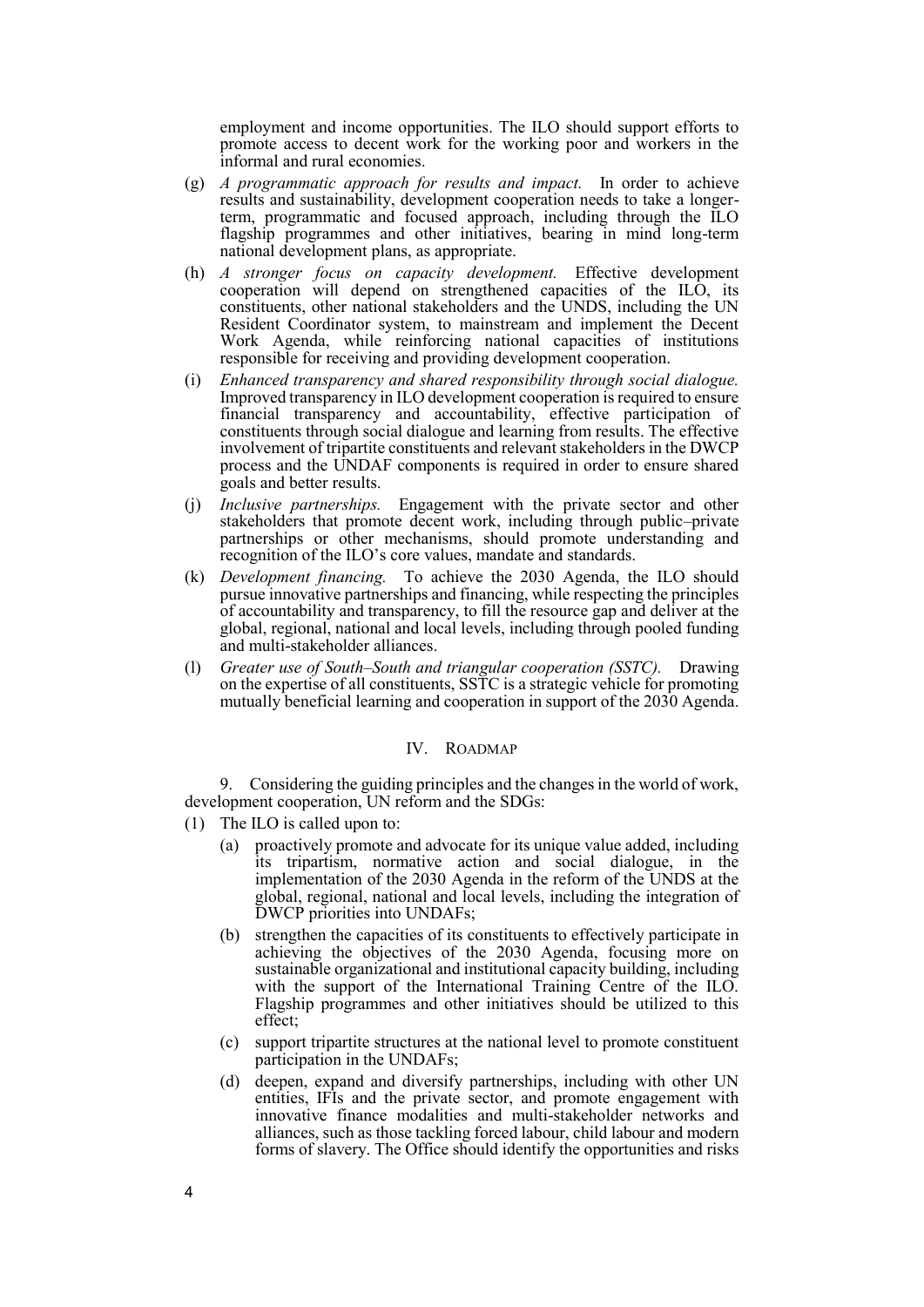associated with forms of innovative finance mechanisms that are new to the ILO and report on them to the Governing Body for discussion and decision;

- (e) facilitate SSTC as strategic, efficient and win–win modalities of development cooperation to encourage peer-to-peer learning and use of local expertise;
- (f) enhance resource mobilization through voluntary funding for its programmes from public and private development partners, domestic funding and UN funding modalities. The ILO should share its expertise and approach in this area with other UN entities;
- (g) assist countries in addressing recommendations from the ILO supervisory bodies regarding the implementation of international labour standards, upon request;
- (h) promote, at the DWCP and UNDAF levels, the comprehensive employment policy framework to promote full, decent, productive and freely chosen employment, as set out in the conclusions concerning the second recurrent discussion on employment adopted by the International Labour Conference at its 103rd Session (2014);
- (i) assist member States in strengthening the capacities of labour administration and other institutions involved in the monitoring and enforcement of national labour laws;
- (j) explore flexible, agile and innovative modalities for in-country delivery of services, driven by national needs and priorities, with effective participation of the social partners;
- (k) continue to find ways to reach actors in the informal economy and keep supporting the transition from the informal economy to the formal economy;
- (l) support the implementation of decent work in global supply chains, including with multinational enterprises;
- (m) assist member States in initiating or improving the collection and dissemination of disaggregated economic and labour-related data and statistics, including by gender and disability, as a basis for measuring progress on decent work-related SDGs, targets and indicators for which the ILO is the custodian agency;
- (n) make better use of data collection, results-based management tools and evaluation, including impact evaluations, to demonstrate what works, support the scaling up of interventions and enhance the visibility of the Decent Work Agenda;
- (o) review the configuration of its field structure in the context of the reformed UNDS; and
- (p) develop a plan of action as a follow-up to the Conference guidance and conclusions concerning effective ILO development cooperation in support of the SDGs.
- (2) Governments, in consultation with employers' and workers' organizations, should consider:
	- (a) strengthening policy coherence, including the role of the ILO with IFIs, and align with relevant financing modalities in support of achieving decent work and the SDGs;
	- (b) promoting engagement with the private sector as the key driver of growth and jobs, while safeguarding the interests of employers and workers; and
	- (c) creating an enabling environment in which employers' and workers' organizations can develop and function independently.
- (3) The ILO's development partners should consider:
	- (a) supporting the Regular Budget Supplementary Account; and